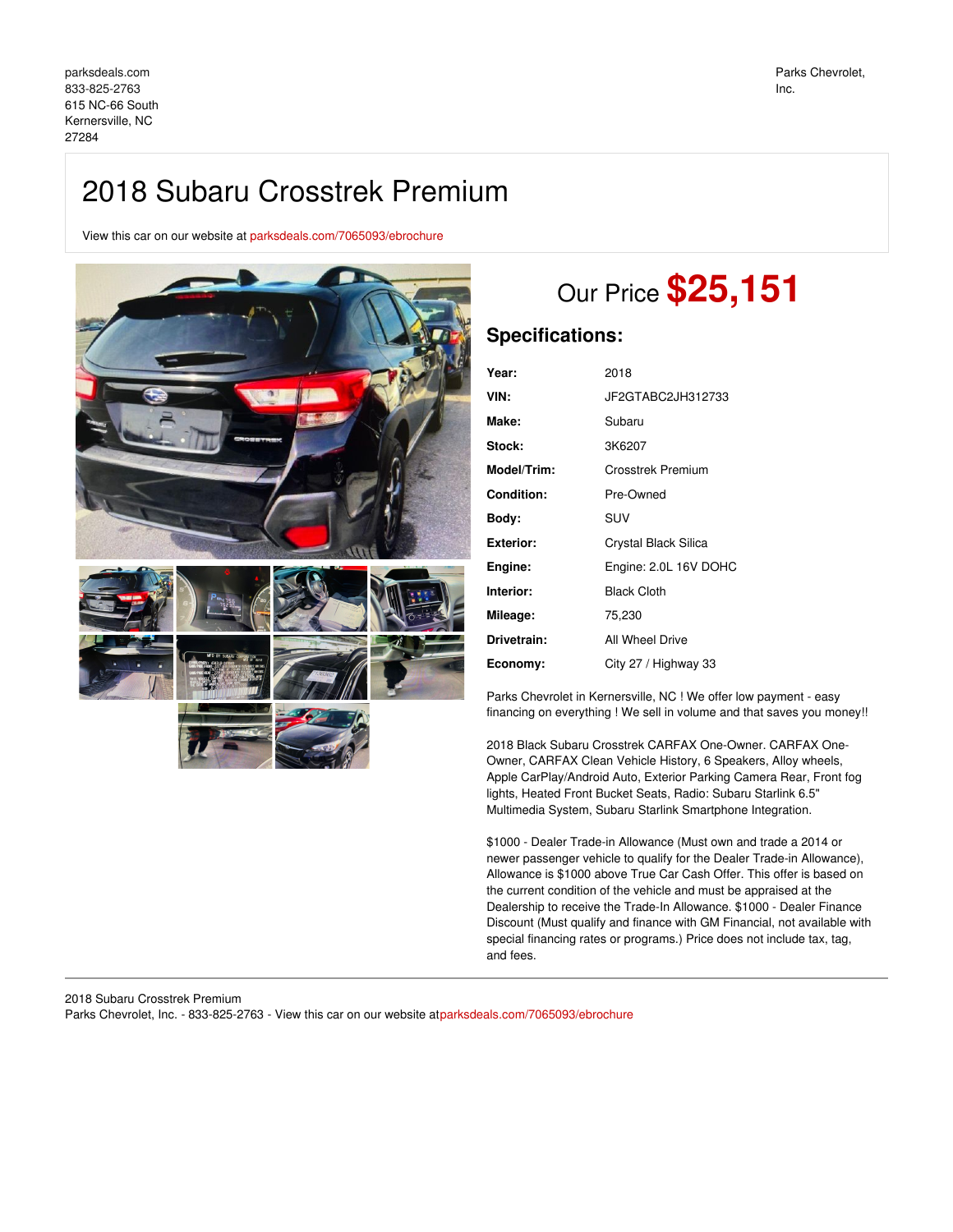

### 2018 Subaru Crosstrek Premium

Parks Chevrolet, Inc. - 833-825-2763 - View this car on our website a[tparksdeals.com/7065093/ebrochure](file:///7065093/ebrochure)

## **Installed Options**

## **Interior**

- Heated Front Bucket Seats -inc: driver's seat pump lever type height adjuster and driver/passenger full width seat fore/aft adjustment lever
- 6-Way Driver Seat -inc: Manual Recline 4-Way Passenger Seat -inc: Manual Recline
- 60-40 Folding Bench Front Facing Fold Forward Seatback Rear Seat
- Manual Tilt/Telescoping Steering Column
- Gauges -inc: Speedometer, Odometer, Engine Coolant Temp, Tachometer, Trip Odometer and Trip Computer
- Power Rear Windows and Fixed 3rd Row Windows- Leather/Metal-Look Steering Wheel
- Front Cupholder- Rear Cupholder
- Remote Releases -Inc: Power Cargo Access and Mechanical Fuel
- Remote Keyless Entry w/Integrated Key Transmitter, Illuminated Entry, Illuminated Ignition Switch and Panic Button
- Cruise Control w/Steering Wheel Controls- Manual Air Conditioning
- HVAC -inc: Underseat Ducts- Illuminated Locking Glove Box- Driver Foot Rest
- Interior Trim -inc: Simulated Carbon Fiber Instrument Panel Insert, Simulated Carbon Fiber Door Panel Insert and Metal-Look Interior Accents
- Full Cloth Headliner- Cloth Door Trim Insert- Leather Gear Shifter Material
- Cloth Upholstery- Day-Night Rearview Mirror
- Driver And Passenger Visor Vanity Mirrors w/Driver And Passenger Illumination, Driver And Passenger Auxiliary Mirror
- Full Floor Console w/Covered Storage, Mini Overhead Console and 2 12V DC Power Outlets
- Front Map Lights- Fade-To-Off Interior Lighting
- Full Carpet Floor Covering -inc: Carpet Front And Rear Floor Mats
- Carpet Floor Trim and Vinyl/Rubber Mat- Roll-Up Cargo Cover
- Cargo Features -inc: Cargo Tray/Organizer- Cargo Space Lights
- FOB Controls -inc: Cargo Access
- Instrument Panel Bin, Driver / Passenger And Rear Door Bins
- Power 1st Row Windows w/Driver And Passenger 1-Touch Up/Down Power Door Locks
- Systems Monitor- Trip Computer- Outside Temp Gauge- Analog Appearance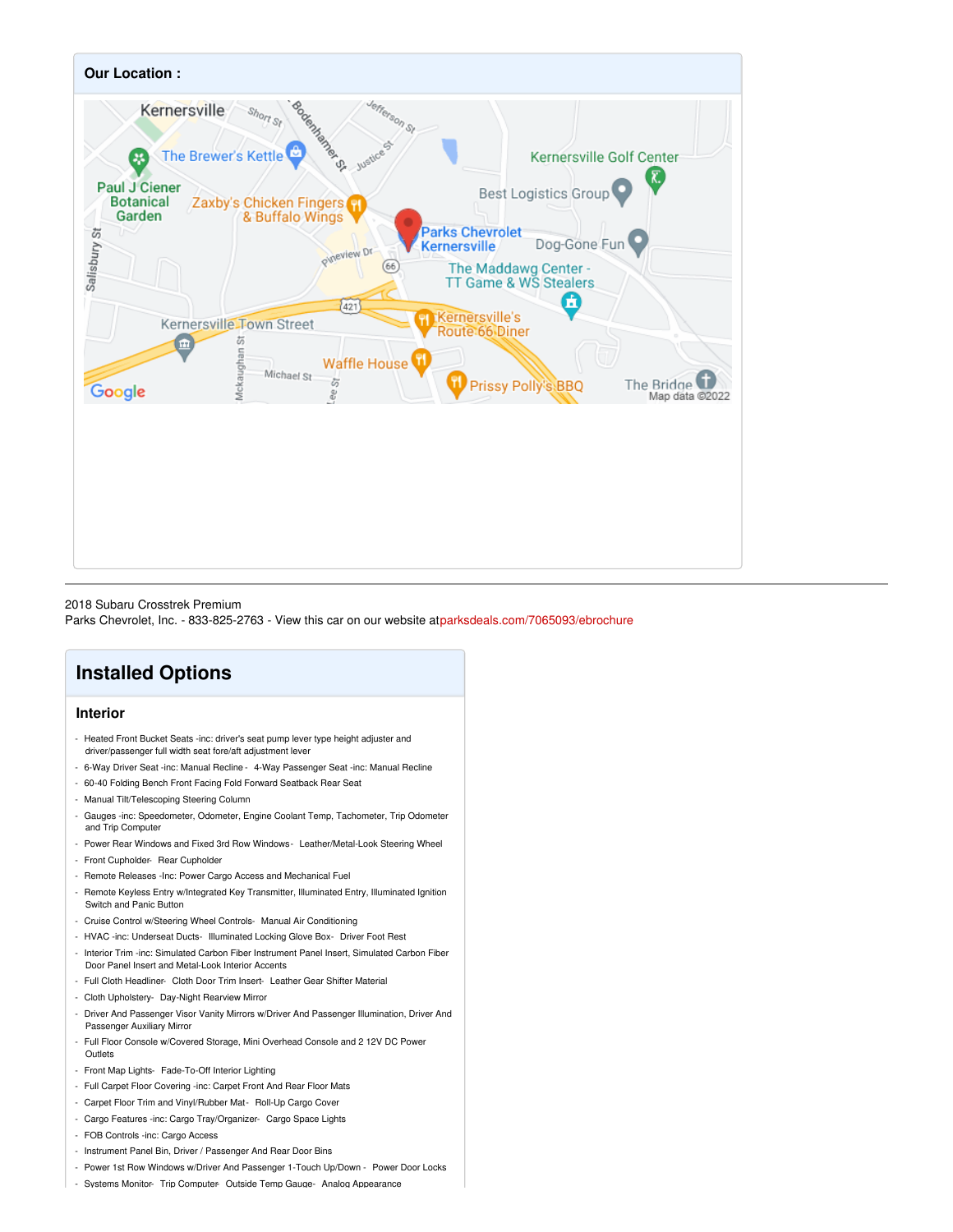- Seats w/Cloth Back Material
- Manual w/Tilt Front Head Restraints and Manual Adjustable Rear Head Restraints
- Front Center Armrest- 1 Seatback Storage Pocket Perimeter Alarm- Engine Immobilizer

- Systems Monitor- Trip Computer- Outside Temp Gauge- Analog Appearance

- 2 12V DC Power Outlets- Air Filtration

## **Exterior**

- Wheels: 17" x 7.0J Aluminum Alloy -inc: Black w/machine finish
- Tires: 225/60R17 98H AS- Steel Spare Wheel
- Compact Spare Tire Mounted Inside Under Cargo- Clearcoat Paint
- Body-Colored Front Bumper w/Black Rub Strip/Fascia Accent
- Body-Colored Rear Step Bumper w/Black Rub Strip/Fascia Accent
- Black Bodyside Cladding and Black Wheel Well Trim Black Side Windows Trim
- Body-Colored Door Handles- Body-Colored Power Heated Side Mirrors w/Manual Folding
- Fixed Rear Window w/Fixed Interval Wiper and Defroster- Deep Tinted Glass
- Variable Intermittent Wipers w/Heated Wiper Park- Galvanized Steel/Aluminum Panels
- Lip Spoiler- Black Grille w/Metal-Look Accents Liftgate Rear Cargo Access
- Tailgate/Rear Door Lock Included w/Power Door Locks Roof Rack Rails Only
- LED Brakelights- Auto On/Off Aero-Composite Halogen Daytime Running Headlamps
- Front Fog Lamps- Perimeter/Approach Lights

### **Safety**

- Heated Front Bucket Seats -inc: driver's seat pump lever type height adjuster and driver/passenger full width seat fore/aft adjustment lever
- 6-Way Driver Seat -inc: Manual Recline 4-Way Passenger Seat -inc: Manual Recline
- 60-40 Folding Bench Front Facing Fold Forward Seatback Rear Seat
- Manual Tilt/Telescoping Steering Column
- Gauges -inc: Speedometer, Odometer, Engine Coolant Temp, Tachometer, Trip Odometer and Trip Computer
- Power Rear Windows and Fixed 3rd Row Windows- Leather/Metal-Look Steering Wheel
- Front Cupholder- Rear Cupholder
- Remote Releases -Inc: Power Cargo Access and Mechanical Fuel
- Remote Keyless Entry w/Integrated Key Transmitter, Illuminated Entry, Illuminated Ignition Switch and Panic Button
- Cruise Control w/Steering Wheel Controls- Manual Air Conditioning
- HVAC -inc: Underseat Ducts- Illuminated Locking Glove Box- Driver Foot Rest
- Interior Trim -inc: Simulated Carbon Fiber Instrument Panel Insert, Simulated Carbon Fiber Door Panel Insert and Metal-Look Interior Accents
- Full Cloth Headliner- Cloth Door Trim Insert- Leather Gear Shifter Material
- Cloth Upholstery- Day-Night Rearview Mirror
- Driver And Passenger Visor Vanity Mirrors w/Driver And Passenger Illumination, Driver And Passenger Auxiliary Mirror
- Full Floor Console w/Covered Storage, Mini Overhead Console and 2 12V DC Power **Outlets**
- Front Map Lights- Fade-To-Off Interior Lighting
- Full Carpet Floor Covering -inc: Carpet Front And Rear Floor Mats
- Carpet Floor Trim and Vinyl/Rubber Mat- Roll-Up Cargo Cover
- Cargo Features -inc: Cargo Tray/Organizer- Cargo Space Lights
- FOB Controls -inc: Cargo Access
- Instrument Panel Bin, Driver / Passenger And Rear Door Bins
- Power 1st Row Windows w/Driver And Passenger 1-Touch Up/Down Power Door Locks
- Systems Monitor- Trip Computer- Outside Temp Gauge- Analog Appearance
- Seats w/Cloth Back Material
- Manual w/Tilt Front Head Restraints and Manual Adjustable Rear Head Restraints
- Front Center Armrest- 1 Seatback Storage Pocket- Perimeter Alarm- Engine Immobilizer
- 2 12V DC Power Outlets- Air Filtration

### **Mechanical**

- Transmission: Lineartronic CVT -inc: steering wheel paddle-shift control switches, 7-speed manual mode function, X-MODE and hill descent control
- 3.90 Axle Ratio- GVWR: 4,343 lbs- Full-Time All-Wheel- Battery w/Run Down Protection
- Gas-Pressurized Shock Absorbers- Front And Rear Anti-Roll Bars
- Electric Power-Assist Speed-Sensing Steering- 16.6 Gal. Fuel Tank
- Single Stainless Steel Exhaust- Permanent Locking Hubs
- Strut Front Suspension w/Coil Springs
- Double Wishbone Rear Suspension w/Coil Springs
- 4-Wheel Disc Brakes w/4-Wheel ABS, Front Vented Discs, Brake Assist and Hill Hold Control
- Brake Actuated Limited Slip Differential- Engine: 2.0L 16V DOHC